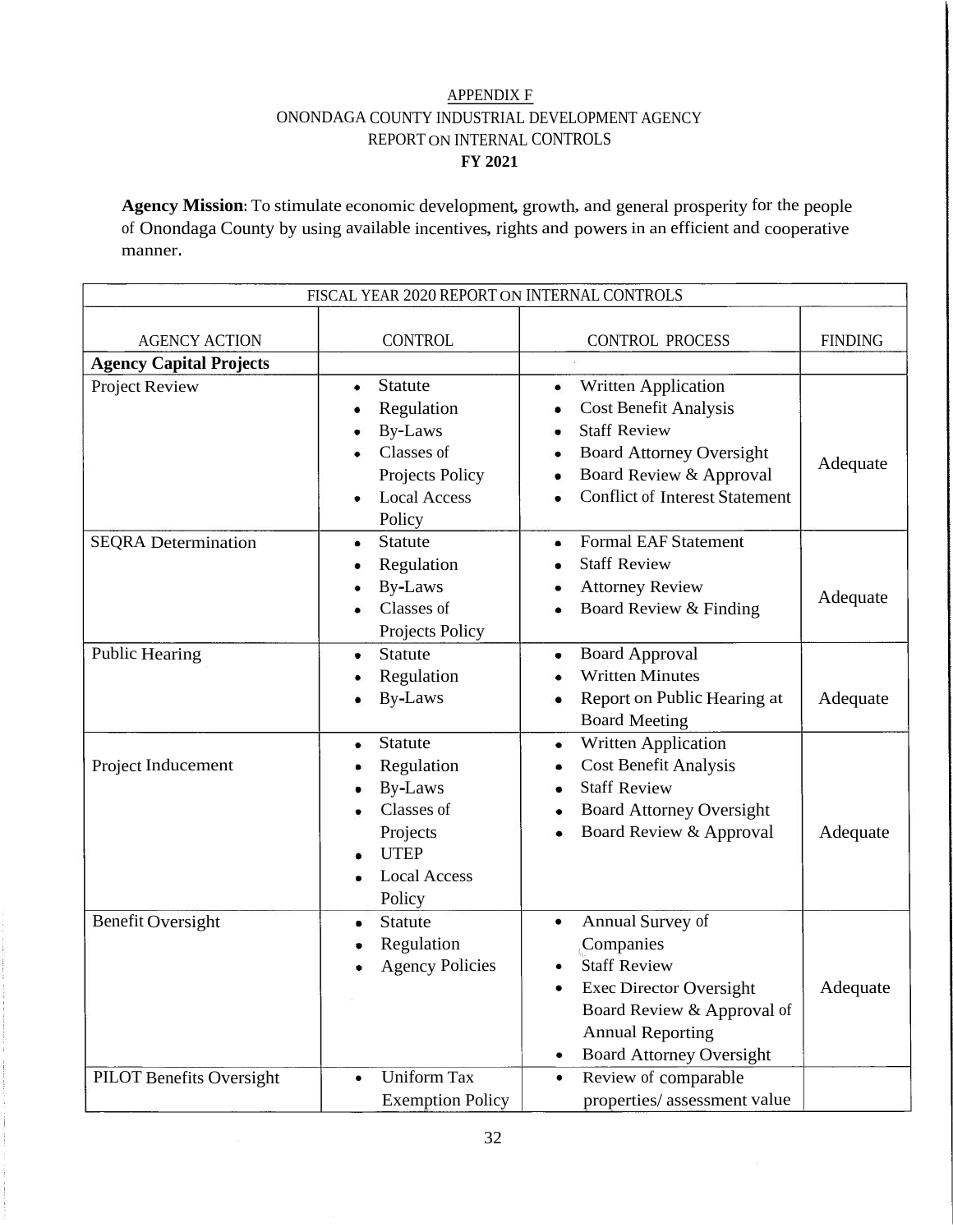|                                                    | <b>Statute</b><br>Regulation                                                                                                                                                          | Review of cost of<br>improvements<br>Review by School District<br>Superintendent, Town<br>Supervisor, Village Mayor,<br>and the County Executive<br>Review by Agency Attorney<br>Board Review & Approval                                  | Adequate |
|----------------------------------------------------|---------------------------------------------------------------------------------------------------------------------------------------------------------------------------------------|-------------------------------------------------------------------------------------------------------------------------------------------------------------------------------------------------------------------------------------------|----------|
| <b>Sales Tax Exemption</b><br>Oversight            | <b>Statute</b><br>$\bullet$<br>Regulation<br><b>Agency Policy</b>                                                                                                                     | Staff Review of project<br>$\bullet$<br>documents<br><b>Attorney Review</b><br>Staff review of ST-60 and<br>supplemental letter when<br>additional agents are<br>appointed for a project<br>Board review and approval                     | Adequate |
| <b>Recapture of Benefits</b>                       | Statute<br>٠<br>Regulation<br><b>Agency Policy</b><br><b>Lease Documents</b>                                                                                                          | Annual Survey of projects<br>٠<br><b>Annual Employment Report</b><br>Staff Review of reported<br>numbers versus application<br>numbers<br><b>Explanations</b> from<br>Companies<br>Board Review & Approval of<br>Report & Recommendations | Adequate |
| <b>Agency Service Contracts</b><br>Agency Fees     | Procurement<br>$\bullet$<br>Policy<br><b>Funding Policy</b><br>$\bullet$<br>EPP Policy &<br>Guidelines<br>Inducement to<br><b>Prospects Policy</b><br>Project Fee Policy<br>$\bullet$ | Review by Staff<br>٠<br><b>Attorney Review</b><br>Board Review & Approval<br><b>Formal Contracts for EPP</b><br>Annual Audit of<br>Expenditures<br><b>Staff Review</b><br>٠                                                               | Adequate |
|                                                    | Legal Fee Policy                                                                                                                                                                      | Board Review & Approval<br>٠<br><b>Annual Audit</b><br><b>Attorney Review</b><br>٠                                                                                                                                                        | Adequate |
| <b>Public Access</b><br>Documents & Administration | Statute                                                                                                                                                                               | Annual Election of Foil<br>۰                                                                                                                                                                                                              |          |
|                                                    | Regulation<br><b>Foil Policy</b>                                                                                                                                                      | Officer<br><b>Annual Election of Foil</b><br><b>Appeals Officer</b>                                                                                                                                                                       | Adequate |
| <b>Public Comment</b>                              | <b>Statute</b><br>$\bullet$<br>Regulations<br>Board By-Laws                                                                                                                           | <b>Publication of Hearing</b><br>٠<br><b>Notices</b><br>Written Record of<br>Proceedings                                                                                                                                                  | Adequate |